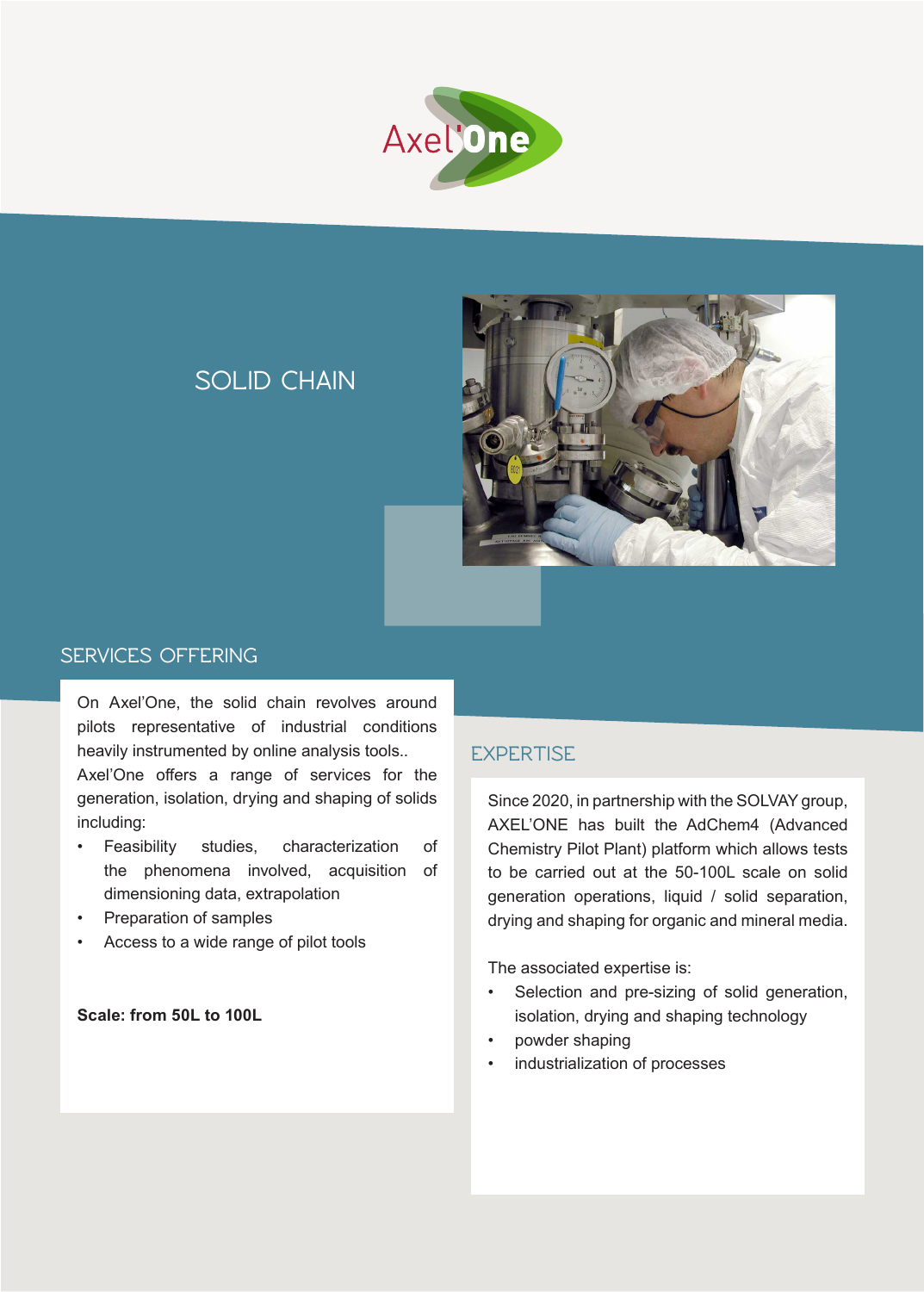# **EQUIPMENTS**

## **Liquid / solid separation pilots**

- Micro-hydrocyclone pilot, 10bar, 4000G (0-2000 L / h)
- Nano and ultra filtration pilot
- ATEX continuous decanter centrifuge (1-10kg / h)
- ATEX batch decanter centrifuge (bold 2L, 5500G)
- 700cm2 filter press (5 trays)

#### **Drying pilot**

- Conductive dryer (400mL to 30 L): procept, List, microwave assisted planetary mixer (3kW)
- Spinflash type convective dryer (evaporative capacity of 25 kg / h of water, heating 20kW)
- Modular fluidity bed (5 to 15L, 20 to 280 m3 / h gas, max temperature 150 ° C)

## **Grinding station (1-25kg / h)**

- UPZ100 mechanical crusher with spindles, screens
- AFG100 air jet mill with ceramic nozzles (vulkolan coated)
- ZPS50 mechanical crusher (vulkolan coated)
- ATP50 dynamic selector with ceramic wheel couplable with ZPS or AFG (vulkolan coated)
- Coupled with on-line particle size distribution analysis for self optimization

#### **Mixers**

- 111 / 5000
- Translation results
- Conical screw mixer
- Horizontal Rapid Mixer
- List 3L mixer
- WAM 150L mixer (impregnation possible )

#### **But also...**

• Compacteuse WP120\*40 (20k/h)





**CONTACT : INFO@AXEL-ONE.COM**